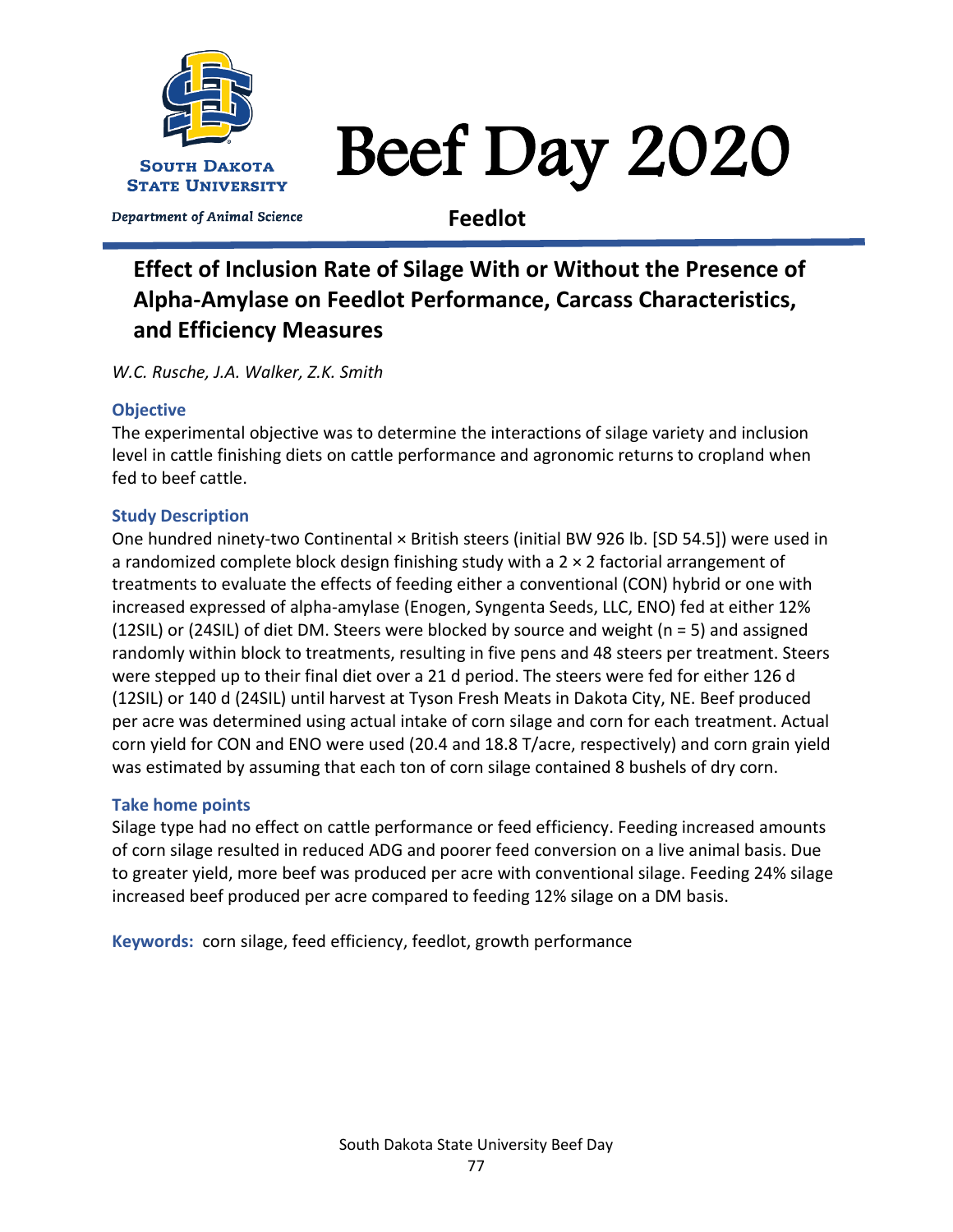### **Effect of Inclusion Rate of Silage With or Without the Presence of Alpha-Amylase on Feedlot Performance, Carcass Characteristics, and Efficiency Measures**

*W.C. Rusche, J.A. Walker, Z.K. Smith*

#### **Abstract**

One hundred ninety-two Continental × British steers (initial BW 926 lb [SD 54.5]) were used in a randomized complete block design finishing study to evaluate the effects of feeding two types of silage germplasm at two inclusion rates. A  $2 \times 2$  factorial arrangement of treatments was used with either a conventional (CON) or increased expression of alpha-amylase (Enogen, Syngenta Seeds, LLC; ENO) hybrid fed at either 12% (12SIL) or 24% (24SIL) of diet DM. Steers were blocked (n = 5) and assigned randomly within block to treatments, resulting in five pens and 48 steers per treatment. Steers were harvested after 126 (12SIL) or 140 (24SIL) days on feed. There were no silage source by inclusion rate interactions detected for live growth performance. Silage source did not affect live based average daily gain (ADG), feed to gain ratio (F:G), or final BW (FBW; *P* ≥ 0.35). Feeding 24% silage reduced ADG (*P* = 0.04) and increased F:G (*P* = 0.01) but increased FBW (*P* = 0.02) compared to 12SIL. A source by inclusion rate interaction was detected (P = 0.04) for calculated yield grade (YG) with steers fed 24% silage having increased YG within CON but not ENO. Hot carcass weight and backfat were unaffected by silage source ( $P \ge 0.81$ ), but were increased by feeding 24% silage ( $P = 0.03$  and  $P = 0.02$ , respectively). Feeding increased amounts of silage increased beef produced per acre (*P* = 0.05). Conventional silage produced more beef per acre (*P* < 0.01) due to differences in silage yield, but source of silage did not affect feedlot performance independent of silage yield. Feeding increased amounts of silage reduced DM efficiency on a live animal and carcass basis but increased beef produced per acre, which is of major value to cattle feeders who produce the majority of their own feedstuffs.

#### **Introduction**

Corn silage is a cornerstone feed ingredient for beef production in the Midwest. It is a versatile source of readily digestible energy and NDF and can be an effective option for marketing homeraised feedstuffs through cattle. Conventional wisdom has long held that the most effective use of corn silage has been in growing cattle, and that in finishing diets corn silage inclusion should be limited to no more than what is necessary to provide sufficient fiber to maintain rumen health. However, farmer feeders may desire to increase the utilization of silage for several factors including weather conditions, workload demands, or market signals. Few studies have evaluated silage usage in terms of amount of beef produced per unit of cropland.

Hybrid selection also affects the amount of beef produced per acre of cropland as a result of yield but also due to potential variety differences in feed efficiency. Recently, corn hybrids with an increased expression of alpha-amylase enzyme have been marketed as a method to enhance starch digestion either when fed as grain or as corn silage. Silage from these hybrids has shown some promise in finishing diets utilizing steam-flaked corn (Baker et al., 2019), but there is little information regarding effects on performance and feed efficiency in diets typical for the Upper Midwest.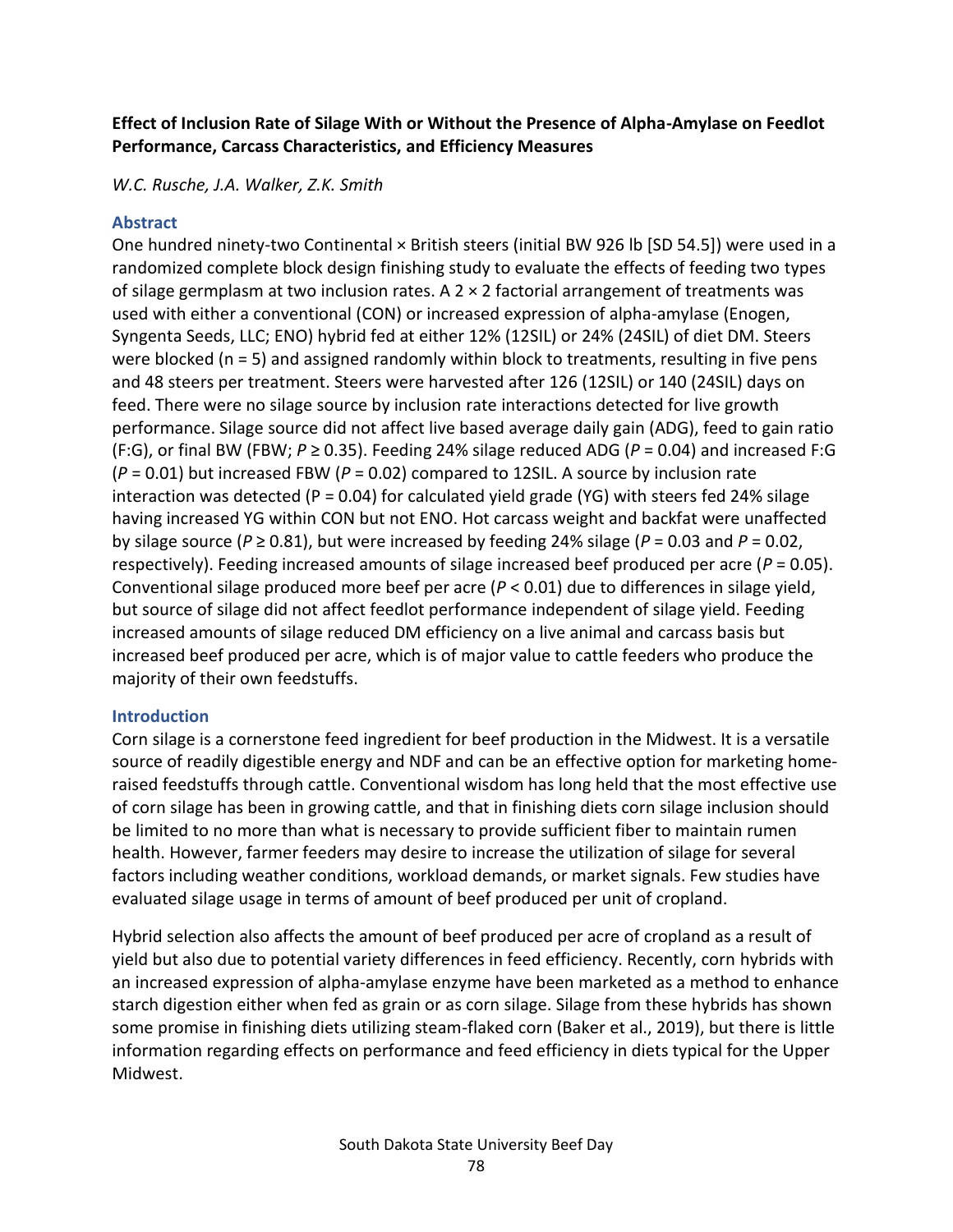#### **Experimental Procedures**

A total of 192 steers were used in this study. Steers were sourced from two different consignments at one South Dakota sale barn and delivered to the Southeast Research Farm facilities in Beresford, SD. Source 1 steers (n=150 steers with a payweight of 919 lbs; first 3 pen replicates, n = 10 steers/pen with a fourth pen replicate of six steers per pen) and Source 2 steers (n = 55 steers with a payweight of 970 pounds; pen replicate 5; 12 steers/pen) were received on March 25, 2019. Cattle were processed on March 28, 2019, where steers were weighed, a unique identification tag was applied to each steer, and vaccinated against respiratory diseases (Bovi-Shield Gold 5, Zoetis, Parsippany, NJ) and clostridial species (Ultrabac 7/Somubac, Zoetis). On April 2, 2019, steers were administered pour-on moxidectin (Cydectin, Bayer, Shawnee Mission, KS), administered a steroidal implant (200 mg trenbolone acetate and 28 mg estradiol benzoate; Synovex Plus, Zoetis) and the study initiated.

Steers were fed once daily in the morning. Bunks were managed to be slick at 0800h most mornings. Steers were stepped up to their final diet over a 21 d period with three step-up diets utilized. Feed intake and diet formulations were summarized at weekly intervals. Steers that died during the trial or that were removed from the study were assumed to have consumed feed equal to the pen mean DMI up to the point of removal or death.

Diets fed are shown in Table 1. Actual inclusion of silage (DM basis) in the test diets was 11.48 and 23.26% for CON and 11.65 and 23.56% for ENO treatment, respectively, as determined by weekly DM analyses of diet ingredient samples and corresponding feed batching records. Diets presented in Table 1 are actual DM diet formulations for the diets fed along with tabular nutrient and energy values (NASEM, 2016).

Any steers pulled from their home pen for health evaluation or treatment were then monitored in individual hospital pens prior to being returned to their home pens. When a steer was removed to a hospital pen, the appropriate amount of feed from the home pen was removed and transferred to the hospital pen. If the steer returned to their home pen, this feed remained credited to the home pen. If the steer did not return to their home pen, all feed that was delivered to the hospital pen was deducted from the feed intake record for that particular pen back to the date the steer was hospitalized.

Steer BW was recorded for each animal at the time of study initiation (individual BW), d 28 (pen BW), d 63 (individual BW), and morning of shipment on d 126 or d 140 (individual BW) for the calculation of live growth performance. Body weights were measured prior to the morning feeding; a 3% pencil shrink was applied to final BW, carcass adjusted performance was calculated using HCW adjusted to a common 62.5% dressing percentage.

Cattle were shipped when they were visually appraised to have 0.50 in of backfat (BF). Cattle were shipped on two different dates; August 6, 2019 (12SIL) after 126 DOF and on August 20, 2019 (24SIL) after 140 DOF and harvested the following day at Tyson Fresh Meats in Dakota City, NE. Individual steer identity was tracked through the harvest facility. Hot carcass weight was recorded at the hot scale during the tag transfer procedure. Video image data was obtained from the plant for ribeye area (REA), BF, calculated USDA Yield Grade (YG) and USDA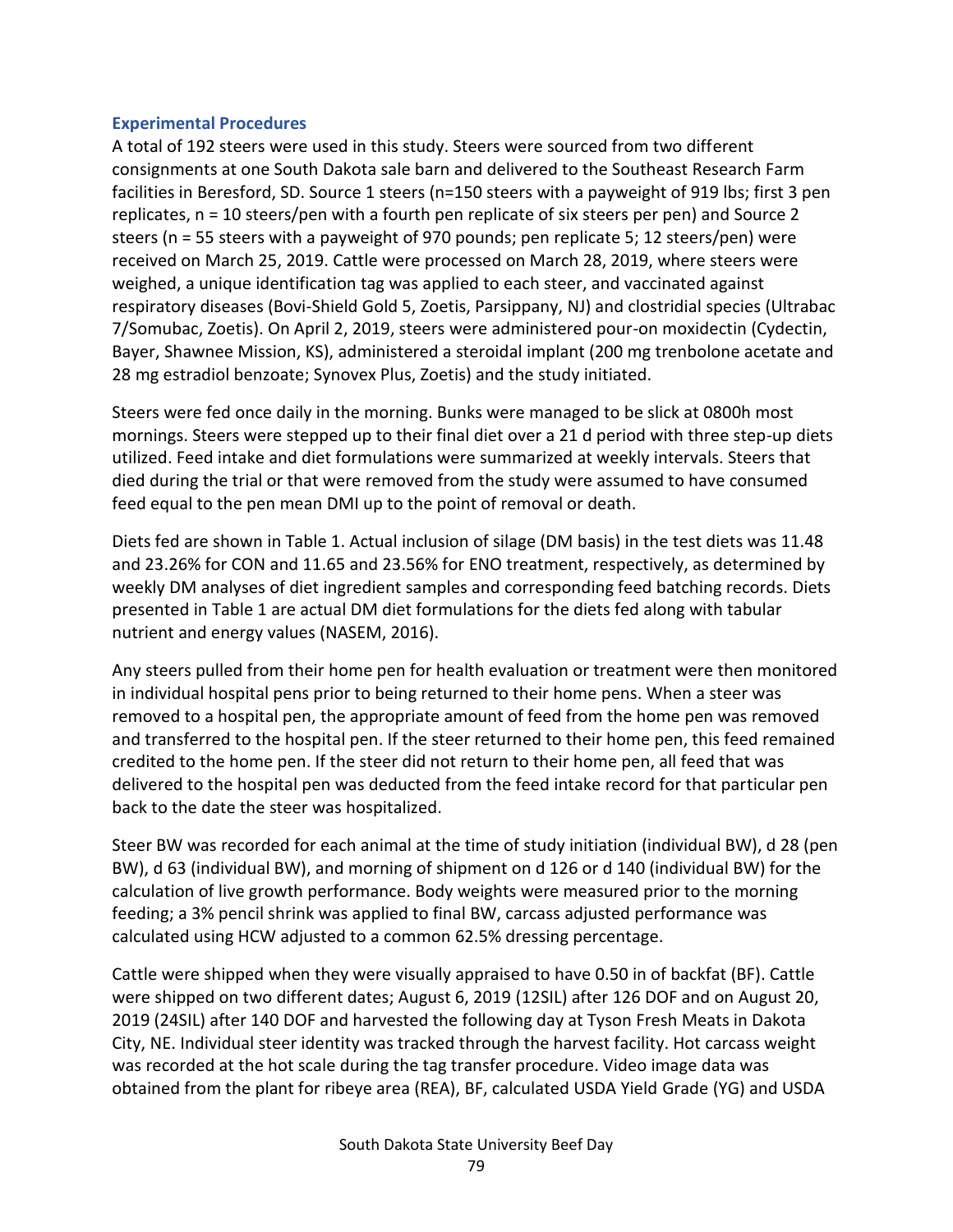marbling scores. Dressing percentage was calculated as HCW/(final BW × 0.97). Carcass measurements were used to calculate empty body fat percentage (EBF; Guiroy et al., 2002) and proportion of closely trimmed boneless retail cuts from carcass round, loin, rib, and chuck (Retail Yield; Murphy et al., 1960).

Performance adjusted NE (paNE) was calculated from daily energy gain (EG; Mcal/d): EG = ADG<sup>1.097</sup>0.0557W<sup>0.75</sup>, where W is the mean shrunk BW [kg; (NRC, 1984)]. Maintenance energy required (EM; Mcal/d) was calculated by the following equation: EM =  $0.0077W^{0.75}$  (Lofgren and Garrett, 1968). Dry matter intake required to support gain is related to energy requirements and dietary NEm by the equation  $DMI_{REQ} = EG/(0.877NEm - 0.41)$ . Dietary NEm was estimated by solving the following quadratic equation:

 $x = \frac{-b \pm \sqrt{b^2 - 4ac}}{2a}$  $\frac{b^2-4at}{2c}$  where a = -0.41EM, b = 0.877EM + 0.41DMI + EG, and c = -0.877DMI (Zinn and Shen, 1998). Dietary NEg was derived from NEm by the following equation: NEg = 0.877NEm – 0.41 (Zinn, 1987).

Beef production per acre of cropland was calculated from actual intake of corn silage and dry rolled corn for each pen using the weekly diet compositions and DMI records. Actual corn silage yield observed at the Southeast Research Farm in September 2018 was 20.4 and 18.8 T/acre for CON and ENO, respectively. Corn yield (bu/acre) was estimated using the formula: Corn yield  $(bu/acre)$  = Silage yield (wet)  $\times$  8. Cropland required was the sum of pounds consumed/yield for both corn and corn silage. Beef production per acre was then calculated as: (carcass adjusted final BW – Initial BW)/acres.

Growth performance was calculated on a deads and removals-excluded basis. Growth performance and carcass traits were analyzed as a randomized complete block design using the GLIMMIX procedure of SAS 9.4 (SAS Inst. Inc., Cary, NC) with pen as the experimental unit. The model included fixed effects of block, silage variety, inclusion rate and their interaction. Least squares means were generated using the LSMEANS statement of SAS. Data means were separated and denoted to be different using the pairwise comparisons PDIFF and LINES option of SAS when a significant preliminary F-test was detected. An α of 0.05 determined significance and tendencies are discussed from 0.05 to 0.10.

#### **Results and Discussion**

There were no silage  $\times$  inclusion interaction ( $P \ge 0.15$ ) detected for any live or carcass adjusted growth performance traits. Silage variety did not affect final live or carcass adjusted BW (*P* ≥ 0.54; Table 2), ADG (*P* ≥ 0.35), DMI (*P* ≥ 0.54), or F:G (*P* ≥ 0.65). Silage variety had no influence on paNE values (*P* ≥ 0.55) or observed/expected NE values (*P* ≥ 0.53). Steers fed 24% silage had greater final live and carcass adjusted BW (*P* ≤ 0.03), however, steers fed 24% silage required an additional 14 d on feed to reach a similar compositional endpoint as the 12SIL steers translating into a poorer ( $P = 0.04$ ) live basis ADG for the 24SIL steers. Daily DMI did not differ ( $P = 0.86$ ) due to silage inclusion level. Steers fed 12% silage had improved live (*P* = 0.01) and carcass adjusted (*P* = 0.04) F:G compared to the 24SIL steers. Steers fed 24% silage tended to have lower (*P* ≤ 0.07) paNE values compared to 12SIL steers, and observed/expected NE values did not differ ( $P \ge 0.52$ ) due to silage inclusion level.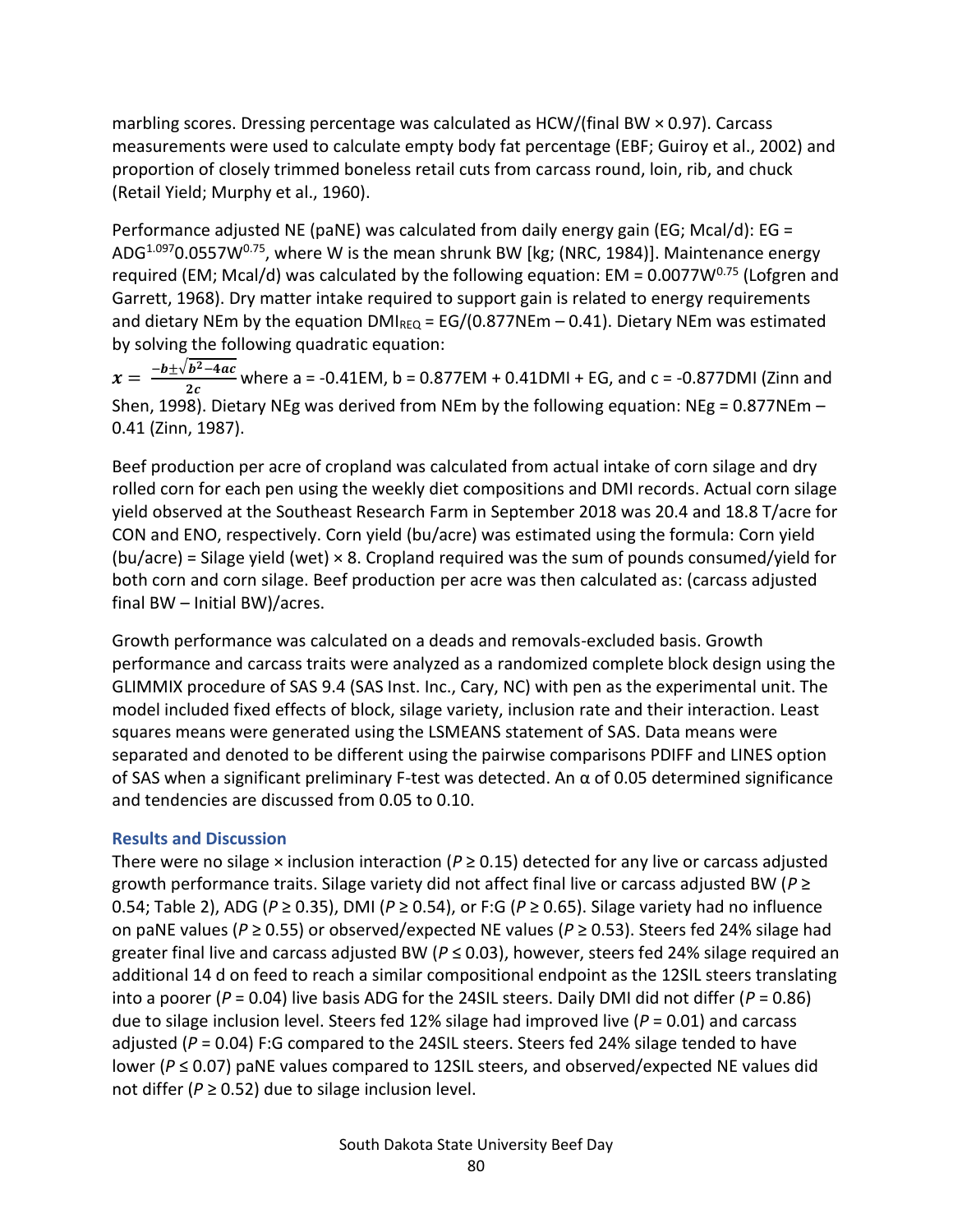There were no silage × inclusion interactions detected for carcass traits except for YG (Table 3). Silage variety did not affect (*P* ≥ 0.19) dressing percentage, HCW, REA, BF, marbling scores, KPH percentage, estimated EBF, final BW at 28% EBF, YG, or retail yield. No differences (*P* ≥ 0.06) were detected for dressing percentage, REA, marbling score, KPH percentage, estimated EBF, or final BW at 28% EBF due to silage inclusion level. Silage source interacted with inclusion rate (*P*  =0.04) with steers fed 24% silage having increased YG within the CON but not ENO treatments (Figure 1). Feeding 24% silage did increase (*P* ≤ 0.04) HCW, BF, YG, and retail yield compared to 12SIL.

There was no silage × inclusion rate interaction for beef production per acre of cropland (Table 3). Due to the actual silage and estimated corn yield differences observed between CON and ENO, conventional silage did produce (*P* = 0.01) more beef per acre compared to ENO (1892 vs. 1765 ± 33 lbs beef/acre, respectively). Feeding increased amounts of corn silage also resulted in greater production of beef per acre compared to 12SIL ( $P = 0.04$ , 1866 vs. 1791  $\pm$  33 lbs beef/acre cropland, respectively).

#### **Implications**

These data indicate that silage variety had no effect on animal growth performance or carcass traits, but that choosing silage hybrids with greater yield does result in increased beef produced per acre. Feeding increased amounts of silage resulted in reduced ADG and feed efficiency on an individual animal basis, but increased HCW and beef produced per acre compared to a lower silage inclusion rate. Cattle feeders that raise their own feed may be able to increase the amount of beef produced from a fixed land base by increasing the inclusion rate of corn silage in cattle finishing diets.

#### **Acknowledgements**

This research was sponsored in part by the National Institute of Food and Agriculture and the South Dakota State University Agricultural Experiment Station (HATCH- SD00H690-19).

#### **References**

- Baker, A., V. de A. Veloso, A. Baker, and L. Barros. 2019. Feedlot performance and carcass characteristics of steers fed diets containing steam-flaked grain and corn silage from Enogen Feed Corn. J. Anim. Sci. 97.Suppl 2. 137. doi: 10.1093/jas/skz122.243
- Guiroy, P. J., L. O. Tedeschi, D. G. Fox, and J. P. Hutcheson. 2002. The effects of implant strategy on finished body weight of beef cattle. J. Anim. Sci. 80(7):1791-1800
- Murphey, C. E., D. K. Hallett, W. E. Tyler, and J. C. Pierce. 1960. Estimating yields of retail cuts from beef carcass. Proc. Am. Soc. Anita. Prod. Chicago
- NASEM. 2016. Nutrient Requirements of Beef Cattle, Eighth Revised Edition. Washington, DC: The National Academies Press. doi: 10.17226/19014
- NRC. 1984. Nutrient Requirements of Beef Cattle. 6th rev. ed. Natl. Acad. Press, Washington, DC
- Zinn, R. A. 1987. Influence of Lasalocid and Monensin Plus Tylosin on Comparative Feeding Value of Steam-Flaked Versus Dry-Rolled Corn in Diets for Feedlot Cattle. J. Anim. Sci. 65(1):256-266. doi: 10.2527/jas1987.651256x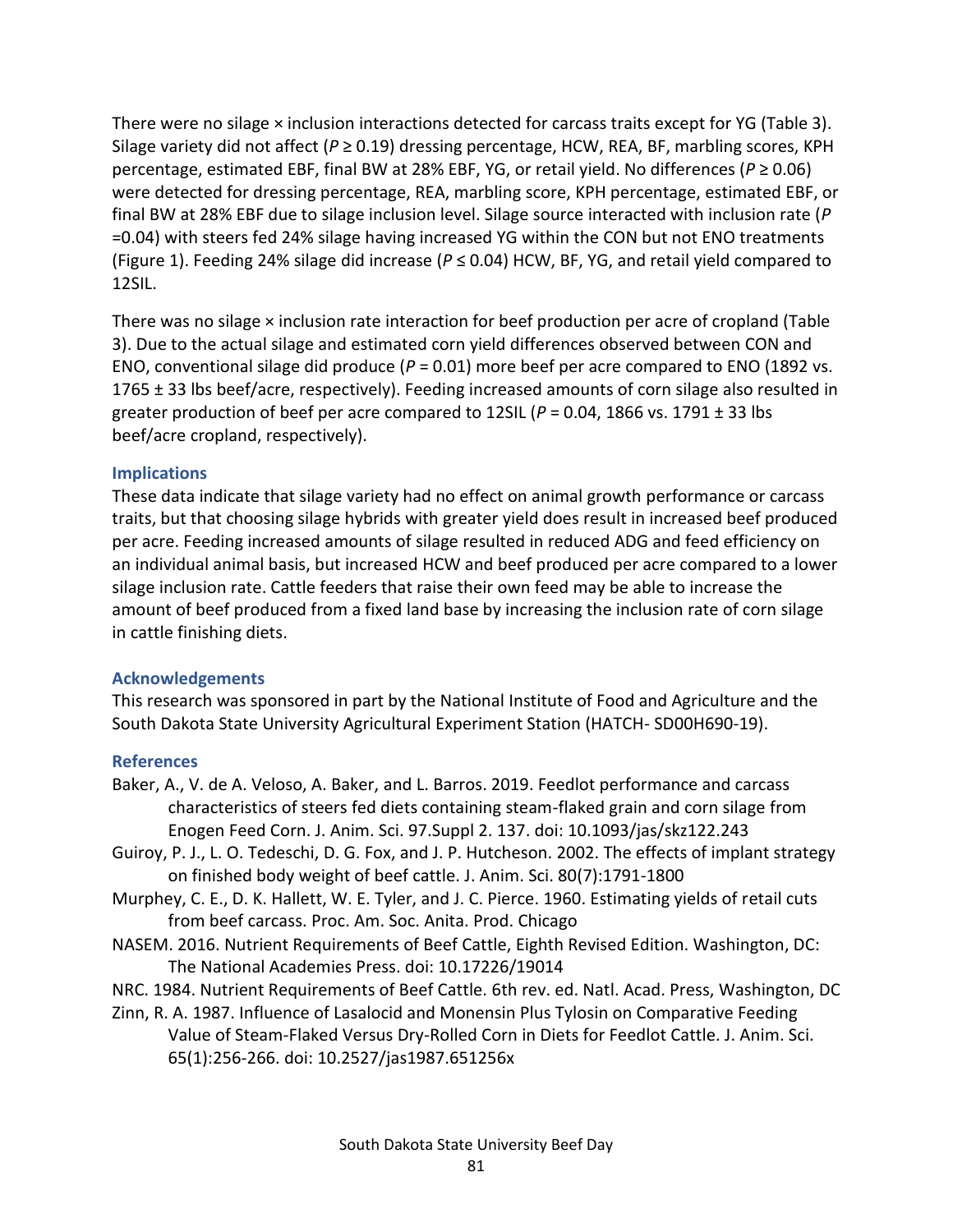Zinn, R. A. and Y. Shen. 1998. An evaluation of ruminally degradable intake protein and metabolizable amino acid requirements of feedlot calves. J. Anim. Sci. 76(5):1280-1289. doi: 10.2527/1998.7651280x



abcMeans with different superscripts differ *P* < 0.05

**Figure 1**. Calculated USDA Yield Grade responses for simple means.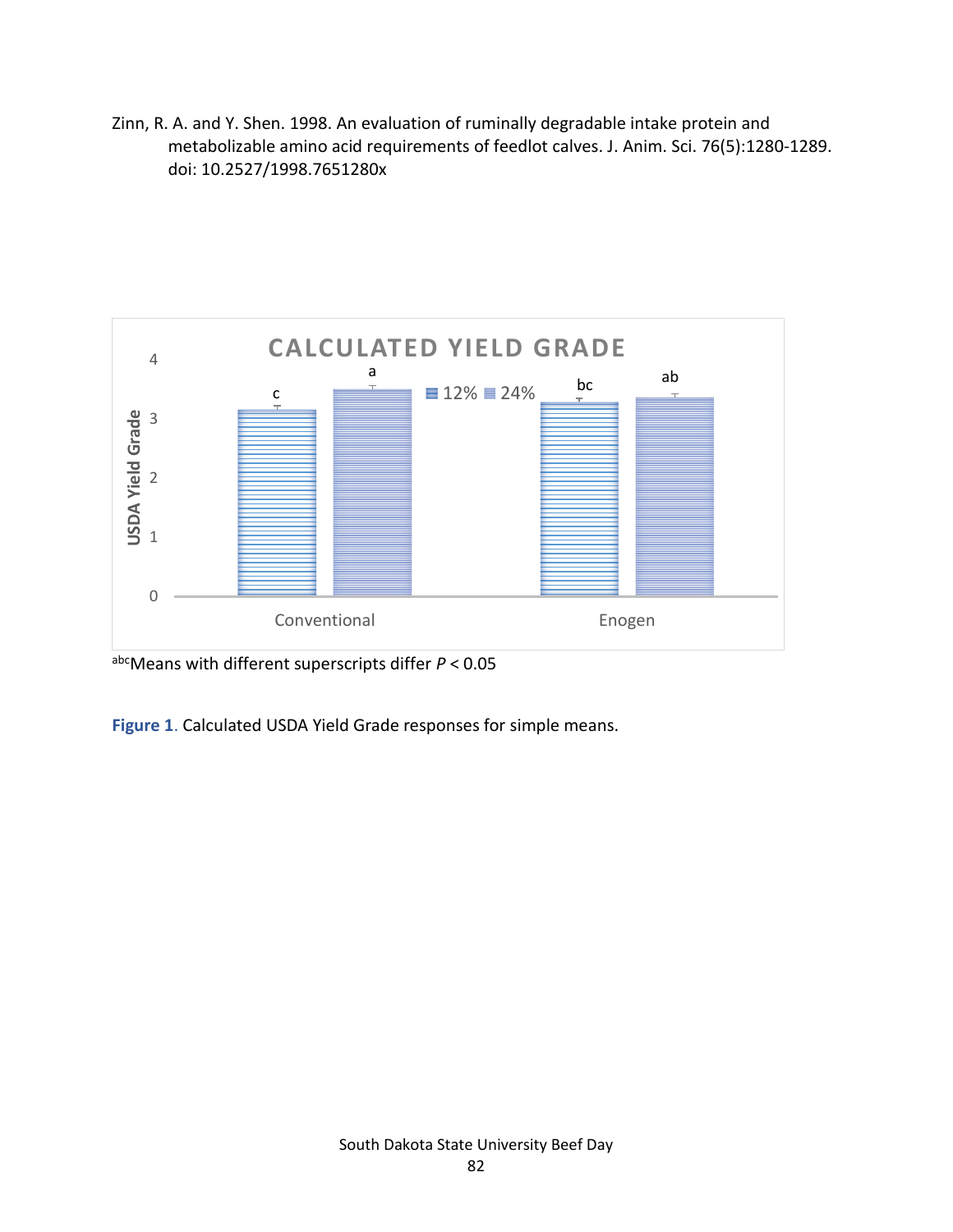| Table 1. Actual diet formulations fed <sup>a</sup> |                   |       |            |                    |            |       |                     |       |            |       |                            |       |                   |                   |            |       |
|----------------------------------------------------|-------------------|-------|------------|--------------------|------------|-------|---------------------|-------|------------|-------|----------------------------|-------|-------------------|-------------------|------------|-------|
|                                                    | Step 1 (d 1 to 7) |       |            | Step 2 (d 8 to 14) |            |       | Step 3 (d 15 to 21) |       |            |       | Finisher (d 22 to harvest) |       |                   |                   |            |       |
|                                                    | <b>CON</b>        |       | <b>ENO</b> |                    | <b>CON</b> |       | <b>ENO</b>          |       | <b>CON</b> |       | <b>ENO</b>                 |       | <b>CON</b>        |                   | <b>ENO</b> |       |
|                                                    | 12                | 24    | 12         | 24                 | 12         | 24    | <b>12</b>           | 24    | 12         | 24    | 12                         | 24    | <b>12</b>         | 24                | <b>12</b>  | 24    |
| Dry rolled corn, %                                 | 35.33             | 27.60 | 34.56      | 27.22              | 44.01      | 37.12 | 43.37               | 36.12 | 51.87      | 44.97 | 51.99                      | 45.17 | 65.15             | 52.89             | 65.02      | 52.69 |
| <b>Modified distillers</b>                         |                   |       |            |                    |            |       |                     |       |            |       |                            |       |                   |                   |            |       |
| grains with solubles,                              | 15.11             | 15.29 | 14.79      | 14.55              | 15.18      | 15.18 | 14.92               | 14.82 | 20.43      | 20.46 | 20.47                      | 20.56 | 19.29             | 19.66             | 19.26      | 19.58 |
| %                                                  |                   |       |            |                    |            |       |                     |       |            |       |                            |       |                   |                   |            |       |
| Silage, %                                          | 11.24             | 22.75 | 13.36      | 26.38              | 11.77      | 23.54 | 13.03               | 25.71 | 11.77      | 23.59 | 11.57                      | 23.24 | 11.48             | 23.26             | 11.65      | 23.56 |
| Hay, %                                             | 34.31             | 30.35 | 33.46      | 28.12              | 25.12      | 20.17 | 24.81               | 19.56 | 11.98      | 7.01  | 12.00                      | 7.05  | $\qquad \qquad -$ | $\qquad \qquad -$ | $- -$      |       |
| Liquid Supplement, % <sup>b</sup>                  | 4.01              | 4.01  | 3.83       | 3.73               | 3.92       | 3.99  | 3.87                | 3.79  | 3.95       | 3.97  | 3.97                       | 3.98  | 4.08              | 4.19              | 4.07       | 4.17  |
|                                                    |                   |       |            |                    |            |       |                     |       |            |       |                            |       |                   |                   |            |       |
| <b>DM, %</b>                                       | 67.80             | 61.05 | 69.28      | 63.81              | 67.63      | 61.33 | 68.46               | 62.80 | 65.69      | 59.66 | 65.65                      | 59.58 | 65.82             | 58.98             | 67.10      | 60.31 |
| <b>CP, %</b>                                       | 13.49             | 13.45 | 13.34      | 13.14              | 13.29      | 13.22 | 13.21               | 13.05 | 14.20      | 14.11 | 14.21                      | 14.14 | 13.75             | 13.88             | 13.74      | 13.85 |
| NDF, %                                             | 36.61             | 38.80 | 36.84      | 38.71              | 31.88      | 33.55 | 32.09               | 33.92 | 26.62      | 28.32 | 26.57                      | 28.24 | 19.63             | 24.11             | 19.68      | 24.20 |
| ADF, %                                             | 20.58             | 21.86 | 20.73      | 21.80              | 17.22      | 18.17 | 17.38               | 18.42 | 12.92      | 13.87 | 12.88                      | 13.81 | 8.14              | 11.01             | 8.18       | 11.07 |
| Ash, %                                             | 6.53              | 6.68  | 6.45       | 6.51               | 5.91       | 6.04  | 5.90                | 5.96  | 5.20       | 5.30  | 5.20                       | 5.30  | 4.45              | 4.92              | 4.45       | 4.92  |
| EE, %                                              | 4.12              | 4.05  | 4.10       | 4.00               | 4.23       | 4.16  | 4.21                | 4.14  | 4.59       | 4.52  | 4.59                       | 4.53  | 4.69              | 4.57              | 4.68       | 4.56  |
| NEm, Mcal/cwt                                      | 82.40             | 81.03 | 82.29      | 81.10              | 85.81      | 84.71 | 85.63               | 84.50 | 90.94      | 89.87 | 90.98                      | 89.94 | 95.46             | 92.47             | 95.43      | 92.40 |
| Neg, Mcal/cwt                                      | 51.94             | 51.00 | 51.88      | 51.14              | 55.27      | 54.61 | 55.13               | 54.44 | 60.33      | 59.68 | 60.36                      | 59.74 | 64.73             | 62.23             | 64.70      | 62.17 |

**<sup>a</sup> All values except DM on a DM basis. b Provided 30 g/ton of monensin as well as vitamins and minerals to exceed requirements (NASEM, 2016).**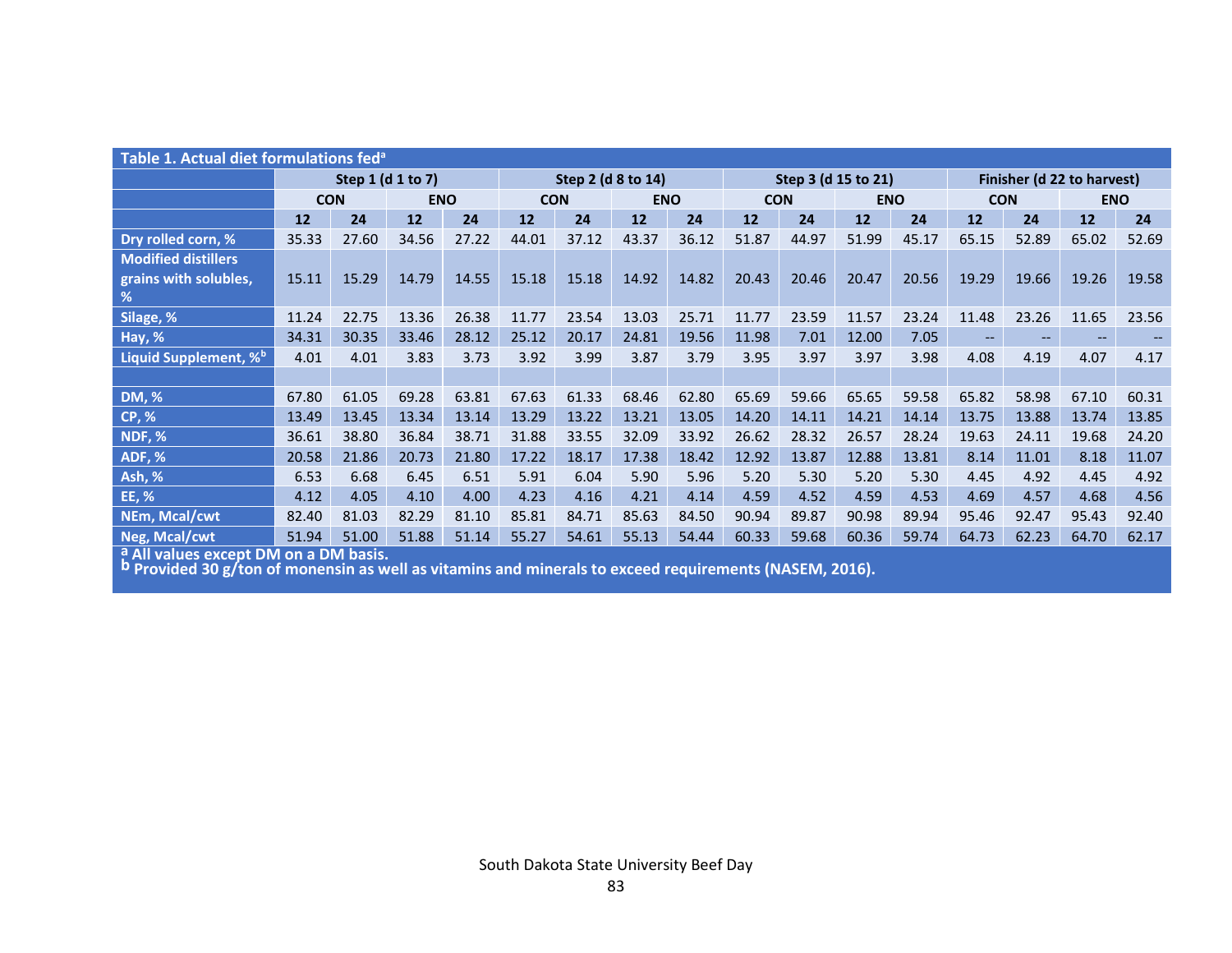| Table 2. Feedlot Performance, Carcass Characteristics, and Efficiency Measures |                        |            |                           |       |            |                          |      |              |  |  |
|--------------------------------------------------------------------------------|------------------------|------------|---------------------------|-------|------------|--------------------------|------|--------------|--|--|
|                                                                                | <b>Silage Type (S)</b> |            | <b>Inclusion Rate (I)</b> |       |            | P-Values                 |      |              |  |  |
|                                                                                | <b>CON</b>             | <b>ENO</b> | 12%                       | 24%   | <b>SEM</b> | $\mathsf{S}$             | ı    | $S \times I$ |  |  |
|                                                                                |                        |            |                           |       |            |                          |      |              |  |  |
| Live Basis <sup>a</sup>                                                        |                        |            |                           |       |            |                          |      |              |  |  |
| <b>Initial BW, lb</b>                                                          | 928                    | 926        | 927                       | 927   | 1.8        | 0.24                     | 0.80 | 0.49         |  |  |
| <b>Final BW, lb</b>                                                            | 1350                   | 1355       | 1340                      | 1365  | 9.0        | 0.54                     | 0.02 | 0.24         |  |  |
| ADG, lb                                                                        | 3.17                   | 3.24       | 3.28                      | 3.13  | 0.065      | 0.35                     | 0.04 | 0.17         |  |  |
| DMI, lb                                                                        | 22.6                   | 22.8       | 22.7                      | 22.4  | 0.22       | 0.54                     | 0.86 | 0.59         |  |  |
| F:G                                                                            | 7.16                   | 7.11       | 6.96                      | 7.31  | 0.117      | 0.65                     | 0.01 | 0.15         |  |  |
|                                                                                |                        |            |                           |       |            |                          |      |              |  |  |
| Carcass Basisb                                                                 |                        |            |                           |       |            |                          |      |              |  |  |
| <b>Final BW, lb</b>                                                            | 1397                   | 1396       | 1383                      | 1410  | 11.1       | 0.99                     | 0.03 | 0.37         |  |  |
| ADG, Ib                                                                        | 3.52                   | 3.54       | 3.61                      | 3.45  | 0.078      | 0.80                     | 0.06 | 0.27         |  |  |
| F:G                                                                            | 6.44                   | 6.48       | 6.31                      | 6.61  | 0.129      | 0.74                     | 0.04 | 0.32         |  |  |
|                                                                                |                        |            |                           |       |            |                          |      |              |  |  |
| paNE, Mcal/cwt <sup>c</sup>                                                    |                        |            |                           |       |            |                          |      |              |  |  |
| <b>Maintenance</b>                                                             | 88.77                  | 89.34      | 89.99                     | 88.13 | 0.944      | 0.55                     | 0.07 | 0.21         |  |  |
| Gain                                                                           | 59.25                  | 59.76      | 60.32                     | 58.69 | 0.829      | 0.55                     | 0.07 | 0.22         |  |  |
|                                                                                |                        |            |                           |       |            |                          |      |              |  |  |
| <b>Actual trial NE,</b>                                                        |                        |            |                           |       |            |                          |      |              |  |  |
| Mcal/cwt                                                                       |                        |            |                           |       |            |                          |      |              |  |  |
| <b>Maintenance</b>                                                             | 92.87                  | 92.80      | 94.23                     | 91.44 | 44         | $\overline{\phantom{a}}$ | $-$  |              |  |  |
| Gain                                                                           | 62.14                  | 61.97      | 63.19                     | 60.92 | --         | --                       | --   |              |  |  |
|                                                                                |                        |            |                           |       |            |                          |      |              |  |  |
| <b>Observed/Expected</b><br>NE <sup>d</sup>                                    |                        |            |                           |       |            |                          |      |              |  |  |
| <b>Maintenance</b>                                                             | 0.96                   | 0.96       | 0.95                      | 0.96  | 0.010      | 0.49                     | 0.37 | 0.25         |  |  |
| Gain                                                                           | 0.95                   | 0.96       | 0.95                      | 0.96  | 0.013      | 0.55                     | 0.53 | 0.20         |  |  |
| <sup>a</sup> Final BW shrunk 3% to account for digestive tract fill.           |                        |            |                           |       |            |                          |      |              |  |  |
| <sup>b</sup> Calculated from HCW/0.625.                                        |                        |            |                           |       |            |                          |      |              |  |  |

**<sup>c</sup>pa = performance adjusted.**

**dpaNE/tabular NE.**